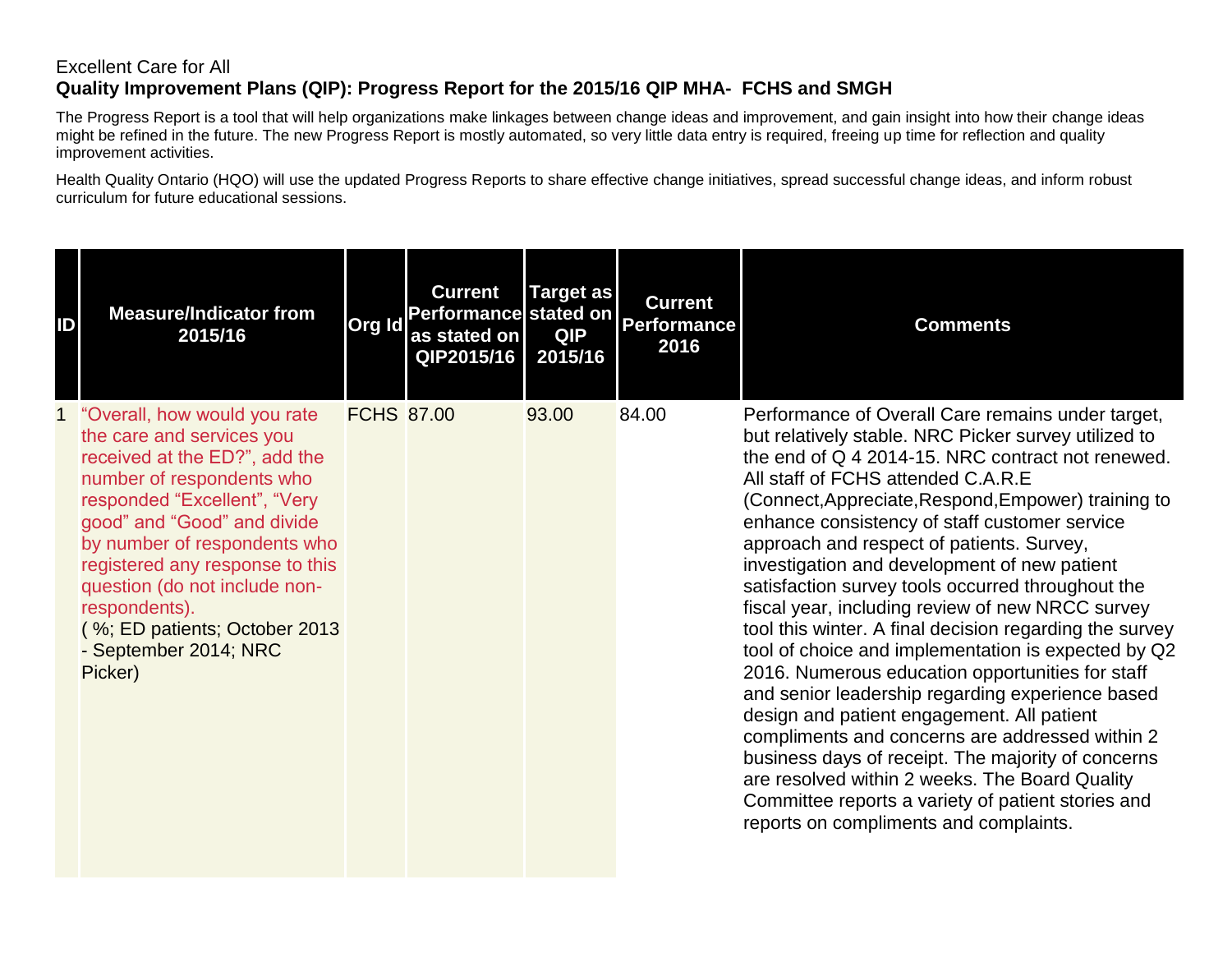| 2 Total Margin (consolidated): % FCHS 5.58<br>by which total corporate<br>(consolidated) revenues<br>exceed or fall short of total<br>corporate (consolidated)<br>expense, excluding the impact<br>of facility amortization, in a<br>given year.<br>(%; N/a; Q3 FY 2014/15<br>(cumulative from April 1, 2014<br>to December 31, 2014); OHRS,<br>MOH) |  | 0.00 | 4.19 | Currently achieving this performance goal and will<br>continue to monitor through Board Finance<br>Committee. Ongoing analysis and education<br>surrounding Health System Funding Reform / Quality<br>Based Procedures and Health Based Allocation<br>Model as they do or will pertain to small hospitals.<br>The hospital is engaged in many regional initiatives<br>to enhance patient care which are tied to<br>performance. They include the SW LHIN Regional<br>Integration Decision Support team; the SW LHIN<br>Local Partnership Initiative to identify funding issues<br>and challenges while providing education; the SW<br>LHIN Integrated Health Plan looking at clinical<br>services planning; and regional surgical services.<br>The hospital continues to monitor changes to the<br>Not-For-Profit Corporations Act and the potential<br>impact on governance and changes to Cost Per<br><b>Weighted Case.</b> |
|------------------------------------------------------------------------------------------------------------------------------------------------------------------------------------------------------------------------------------------------------------------------------------------------------------------------------------------------------|--|------|------|-------------------------------------------------------------------------------------------------------------------------------------------------------------------------------------------------------------------------------------------------------------------------------------------------------------------------------------------------------------------------------------------------------------------------------------------------------------------------------------------------------------------------------------------------------------------------------------------------------------------------------------------------------------------------------------------------------------------------------------------------------------------------------------------------------------------------------------------------------------------------------------------------------------------------------|
| 3 Total Margin (consolidated): % SMGH 3.19<br>by which total corporate<br>(consolidated) revenues<br>exceed or fall short of total<br>corporate (consolidated)<br>expense, excluding the impact<br>of facility amortization, in a<br>given year.<br>(%; N/a; Q3 FY 2014/15<br>(cumulative from April 1, 2014<br>to December 31, 2014); OHRS,<br>MOH) |  | 0.00 | 3.31 | Currently achieving performance goal and will<br>continue to monitor through Board Finance<br>Committee. Challenges include adapting to changes<br>to HBAM and Quality Activity Funding Formula and<br>provincial funding overall. The MHA continues to<br>develop its growth and knowledge in the Health<br>System Funding Reform. All levels of organization<br>have been included including Physician and staff<br>health care providers, professional practice<br>committee incorporating care pathway development<br>and best practices, finance, health records and<br>decision support. The hospital benefited from the<br>removal of the upper mitigation corridors on QBP<br>and HBAM funding, along with the new year four<br>QBP procedures.                                                                                                                                                                       |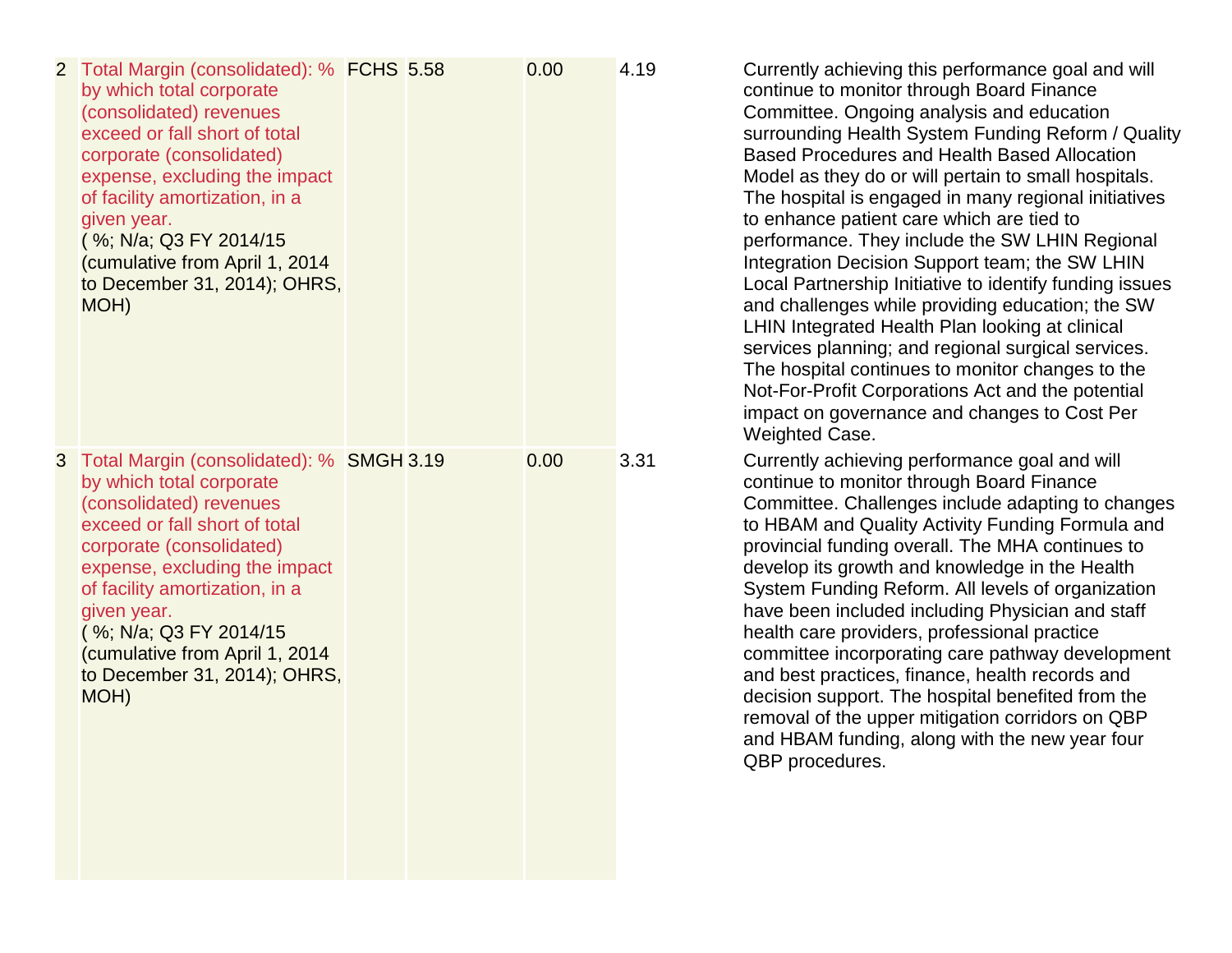| 4 | Readmission within 30 days for SMGH 16.08<br><b>Selected Case Mix Groups</b><br>(%; All acute patients; July 1,<br>2013 - Jun 30, 2014; DAD,<br>CIHI)                                                                                                                                                                                             |                  | 16.56 | 15.00 |
|---|---------------------------------------------------------------------------------------------------------------------------------------------------------------------------------------------------------------------------------------------------------------------------------------------------------------------------------------------------|------------------|-------|-------|
| 5 | CDI rate per 1,000 patient<br>days: Number of patients newly<br>diagnosed with hospital-<br>acquired CDI during the<br>reporting period, divided by the<br>number of patient days in the<br>reporting period, multiplied by<br>1,000.<br>(Rate per 1,000 patient days;<br>All patients; Jan 1, 2014 - Dec<br>31, 2014; Publicly Reported,<br>MOH) | <b>SMGH 0.00</b> | 0.29  | 0.32  |

Current Performance of the required report period is 15.00, so the target was achieved. Focus this year has been on completing reviews of patient readmission for reasons associated with the readmission. Stroke patient pathway working well to avoid readmission. COPD pathway implementation ready. New CNS/NP position enhancing discharge teaching, accessible telephone follow -up and early FP follow -up.

We did not meet the provincial target of 0.29 because of the low patient days that will inflate the average. There was only one case this year on a patient who had many predisposing factors at increased the risk for CDI. There was no transmission from the patient to others on the unit. Housekeeping practices continue as per protocol with checklists and ATP testing to verify cleaning practices. Have researched the Nocospray, portable disinfection system ( using a hydrogen peroxide and silver compound) to augment the terminal cleaning of CDI rooms. Will include the purchase of this equipment in the capital budget process. Hand hygiene numbers continue to meet the 90% compliance goals Antibiotic stewardship continues to be monitored by the pharmacist. Collecting defined daily doses continues to be a challenge as we can only run reports on the number of doses dispensed. However, just because a dose was dispensed does not necessarily mean it was actually administered. Often extra doses are dispensed. With the use of eMAR, the regional pharmacy leaders group had put in a request to generate some new reporting within Discern Analytics that would actually return results for doses administered. However the microbiology department is populating data from the isolates cultured from the MHA to produce an antibiogram for the MHA to guide physicians in antibiotic selection .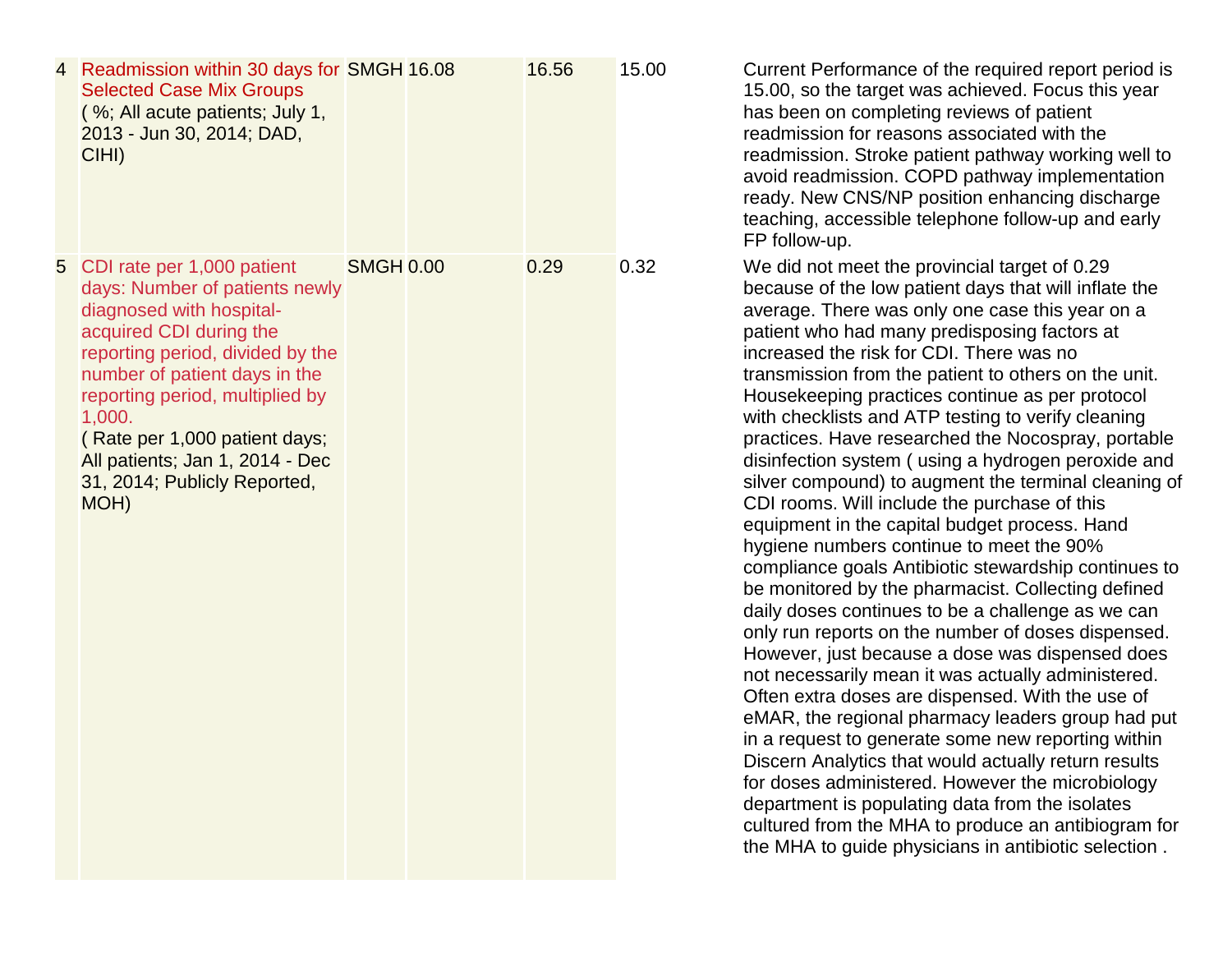| days: Number of patients newly<br>diagnosed with hospital-<br>acquired CDI during the<br>reporting period, divided by the<br>number of patient days in the<br>reporting period, multiplied by<br>1,000.<br>(Rate per 1,000 patient days;<br>All patients; Jan 1, 2014 - Dec<br>31, 2014; Publicly Reported,<br>MOH) |  |  | We exceeded our target this year by reducing the<br>number of CDI cases by half. There was no<br>transmission to other patients during times when the<br>infections were present in the units. Housekeeping<br>practices continue as per protocol with checklists<br>and ATP testing to verify cleaning practices. Have<br>researched the Nocospray, portable disinfection<br>system (using a hydrogen peroxide and silver<br>compound) to augment the terminal cleaning of CDI<br>rooms. Will include the purchase of this equipment in<br>the capital budget process. Hand hygiene numbers<br>continue to meet the 90% compliance goals<br>Antibiotic stewardship continues to be monitored by<br>the pharmacist. Collecting defined daily doses<br>continues to be a challenge as we can only run<br>reports on the number of doses dispensed. However,<br>just because a dose was dispensed does not<br>necessarily mean it was actually administered. Often<br>extra doses are dispensed. With the use of eMAR,<br>the regional pharmacy leaders group had put in a<br>request to generate some new reporting within<br>Discern Analytics that would actually return results<br>for doses administered. However the microbiology<br>department is populating data from the isolates<br>cultured from the MHA to produce an antibiogram for |
|---------------------------------------------------------------------------------------------------------------------------------------------------------------------------------------------------------------------------------------------------------------------------------------------------------------------|--|--|-------------------------------------------------------------------------------------------------------------------------------------------------------------------------------------------------------------------------------------------------------------------------------------------------------------------------------------------------------------------------------------------------------------------------------------------------------------------------------------------------------------------------------------------------------------------------------------------------------------------------------------------------------------------------------------------------------------------------------------------------------------------------------------------------------------------------------------------------------------------------------------------------------------------------------------------------------------------------------------------------------------------------------------------------------------------------------------------------------------------------------------------------------------------------------------------------------------------------------------------------------------------------------------------------------------------------------------------------|
|                                                                                                                                                                                                                                                                                                                     |  |  | 0.29<br>0.19<br>CDI rate per 1,000 patient<br><b>SMGH 0.38</b>                                                                                                                                                                                                                                                                                                                                                                                                                                                                                                                                                                                                                                                                                                                                                                                                                                                                                                                                                                                                                                                                                                                                                                                                                                                                                  |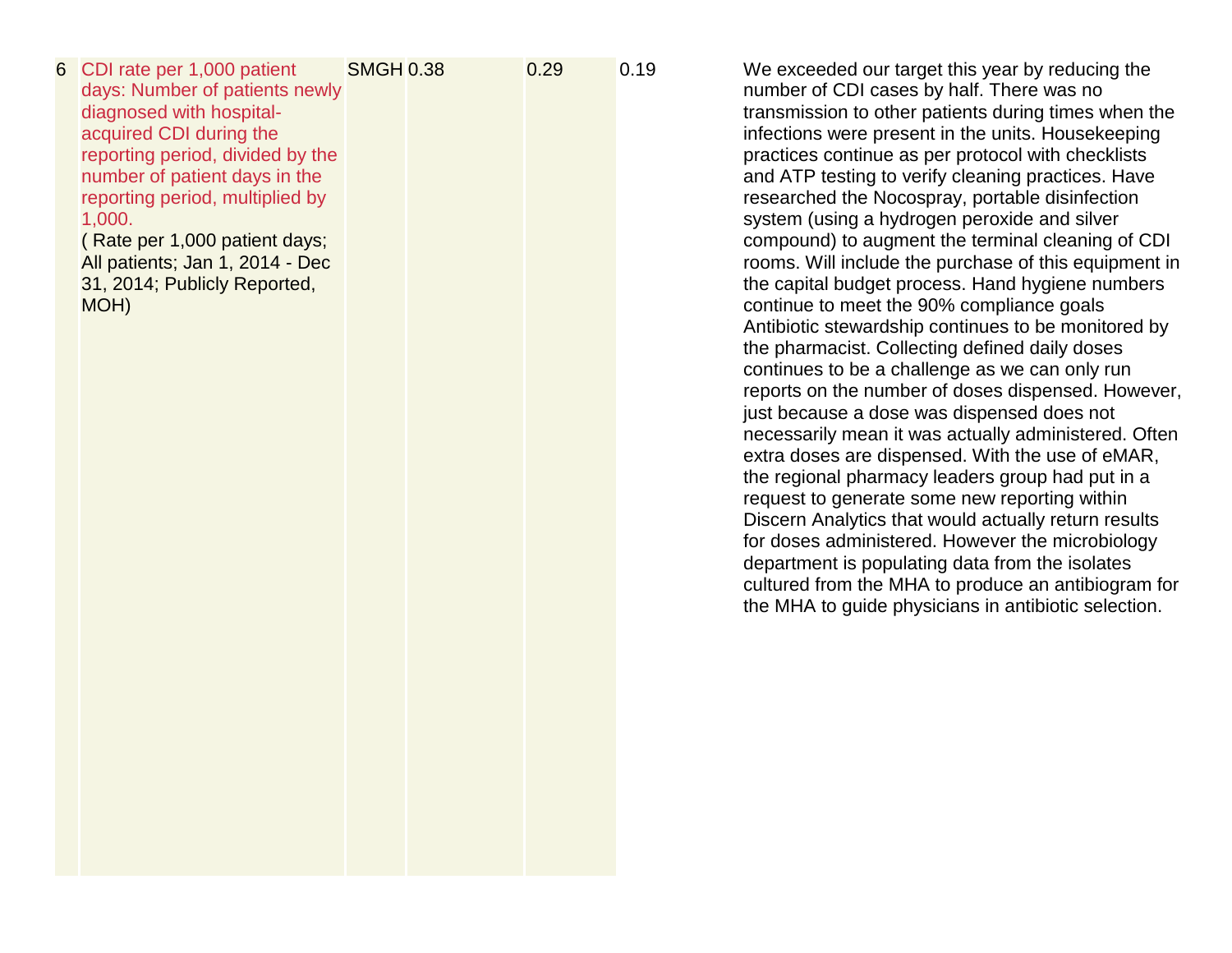|   | 7 ED Wait times: 90th percentile SMGH 11.45<br>ED length of stay for Admitted<br>patients.<br>(Hours; ED patients; Jan 1,<br>2014 - Dec 31, 2014; CCO<br><b>iPort Access)</b>                                                                                                                                                                                                                              |                   | 10.53 | 10.4  | Cu<br>per<br>acl<br><b>SV</b><br>tim<br>im<br>sta<br>reil<br>tim<br>are<br>key<br>fro<br>Co<br>rela<br>pla<br>par<br>tov                                        |
|---|------------------------------------------------------------------------------------------------------------------------------------------------------------------------------------------------------------------------------------------------------------------------------------------------------------------------------------------------------------------------------------------------------------|-------------------|-------|-------|-----------------------------------------------------------------------------------------------------------------------------------------------------------------|
| 8 | "Overall, how would you rate<br>the care and services you<br>received at the hospital?", add<br>the number of respondents<br>who responded "Excellent",<br>"Very good" and "Good" and<br>divide by number of<br>respondents who registered<br>any response to this question<br>(do not include non-<br>respondents).<br>(%; Inpatient, ED and Same<br>Day Care; Jul 2014 - Jun 2015;<br><b>NRC Picker)</b> | <b>SMGH 92.00</b> | 93.00 | 95.00 | Pe<br>the<br>the<br>All<br>(C <sub>0</sub> )<br>enl<br>ap<br>inv<br>sat<br>fiso<br>toc<br>too<br>20 <sup>1</sup><br>an<br>des<br>COI<br>bus<br>are<br>Co<br>rep |

Irrent performance for the required reporting riod is 10.4. So this HSAA target has been hieved. SMGH continues to participate with the VLHIN ED knowledge transfer group to reduce e to transfer to inpatient bed. A revamp and plementation of new admission and bed flow indard operating procedures has occurred, nforcing the collaboration of all departments in ely patient flow. Daily huddles in all patient care eas and hospital wide enhance the regular flow of y metrics and performance day to day of discharge m ED within 1 hour of 'ready for transfer' call. mmunication white boards with communications ated to patient goals and need, discharge inning and family communications assist in all rticipants having the same information to work vards.

erformance of Overall Care exceeded the target for e first time this year. NRC Picker survey utilized to the end of Q 4 2014 -15. NRC contract not renewed. staff of SMGH are currently attending C.A.R.E. onnect,Appreciate,Respond,Empower) training to hance consistency of staff customer service proach and respect of patients. Survey, estigation and development of new patient tisfaction survey tools occurred throughout the cal year, including review of new NRCC survey ol this winter. A final decision regarding the survey ol of choice and implementation is expected by Q2 16. Numerous education opportunities for staff d senior leadership regarding experience based sign and patient engagement. All patient mpliments and concerns are addressed within 2 siness days of receipt. The majority of concerns e resolved within 2 weeks. The Board Quality ommittee reports a variety of patient stories and ports on compliments and complaints.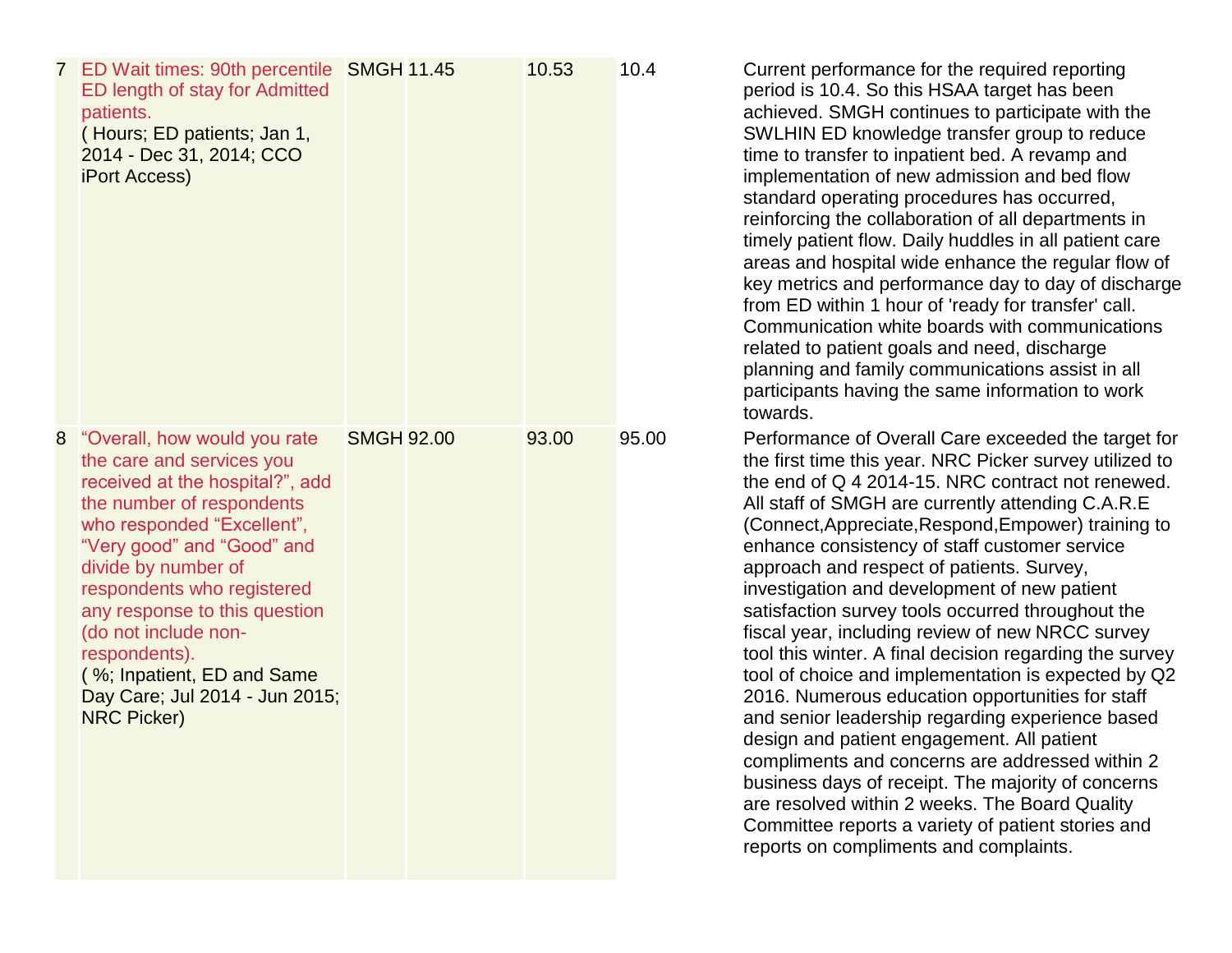| 9 | Medication reconciliation at<br>admission: The total number of<br>patients with medications<br>reconciled as a proportion of<br>the total number of patients<br>admitted to the hospital<br>(%; All patients; most recent<br>quarter available; Hospital<br>collected data)    | <b>FCHS 82.00</b> | 90.00 | 82.00 | The performance target was not achieved during this<br>fiscal year, however performance has improved.<br>Process issues around obtaining the Best Possible<br>Medication History (BPMH) and reviews were<br>identified and additional training was provided to the<br>nursing staff in the Emergency Department by a<br>Pharmacist student. Additional Physician support<br>has been provided by the addition of 2 new Nurse<br>Practitioners. Ongoing monitoring and review of<br>statistical data is expected to continue. This<br>improvement process will be under continuous<br>review as it gains some stability with all staff in the<br>ED. As the BPMH become more accurate this<br>improves patient safety and will assist Clinicians in<br>finalizing the Admission Med Rec process. The<br>challenges for this program during this year remain<br>with funding and providing trained staff.                                                                                                                                                                                       |
|---|--------------------------------------------------------------------------------------------------------------------------------------------------------------------------------------------------------------------------------------------------------------------------------|-------------------|-------|-------|-----------------------------------------------------------------------------------------------------------------------------------------------------------------------------------------------------------------------------------------------------------------------------------------------------------------------------------------------------------------------------------------------------------------------------------------------------------------------------------------------------------------------------------------------------------------------------------------------------------------------------------------------------------------------------------------------------------------------------------------------------------------------------------------------------------------------------------------------------------------------------------------------------------------------------------------------------------------------------------------------------------------------------------------------------------------------------------------------|
|   | 10 Medication reconciliation at<br>admission: The total number of<br>patients with medications<br>reconciled as a proportion of<br>the total number of patients<br>admitted to the hospital<br>(%; All patients; most recent<br>quarter available; Hospital<br>collected data) | <b>SMGH 87.00</b> | 90.00 | 86.00 | The performance target was not achieved during this<br>fiscal year. However, process issues around<br>obtaining the Best Possible Medication History<br>(BPMH) and reviews were identified. Additional<br>training was provided to the nursing staff in the<br>Emergency Department by a Pharmacist student.<br>Pharmacy Technicians performed BPMH interviews<br>in the ED and throughout the hospital periodically<br>throughout the year with great success. A project<br>review was conducted and additional funds where<br>provided to continue the BPMH process however,<br>challenges still exist with providing licensed staff. To<br>assist with the process, University of Waterloo<br>Pharmacist students were brought in to continue this<br>service. Ongoing monitoring and review of statistical<br>data is expected to continue. This improvement<br>process will be under continuous review as it gains<br>some stability with all staff in the ED and pharmacy.<br>As the BPMH become more accurate this improves<br>patient safety and will assist Clinicians in finalizing |